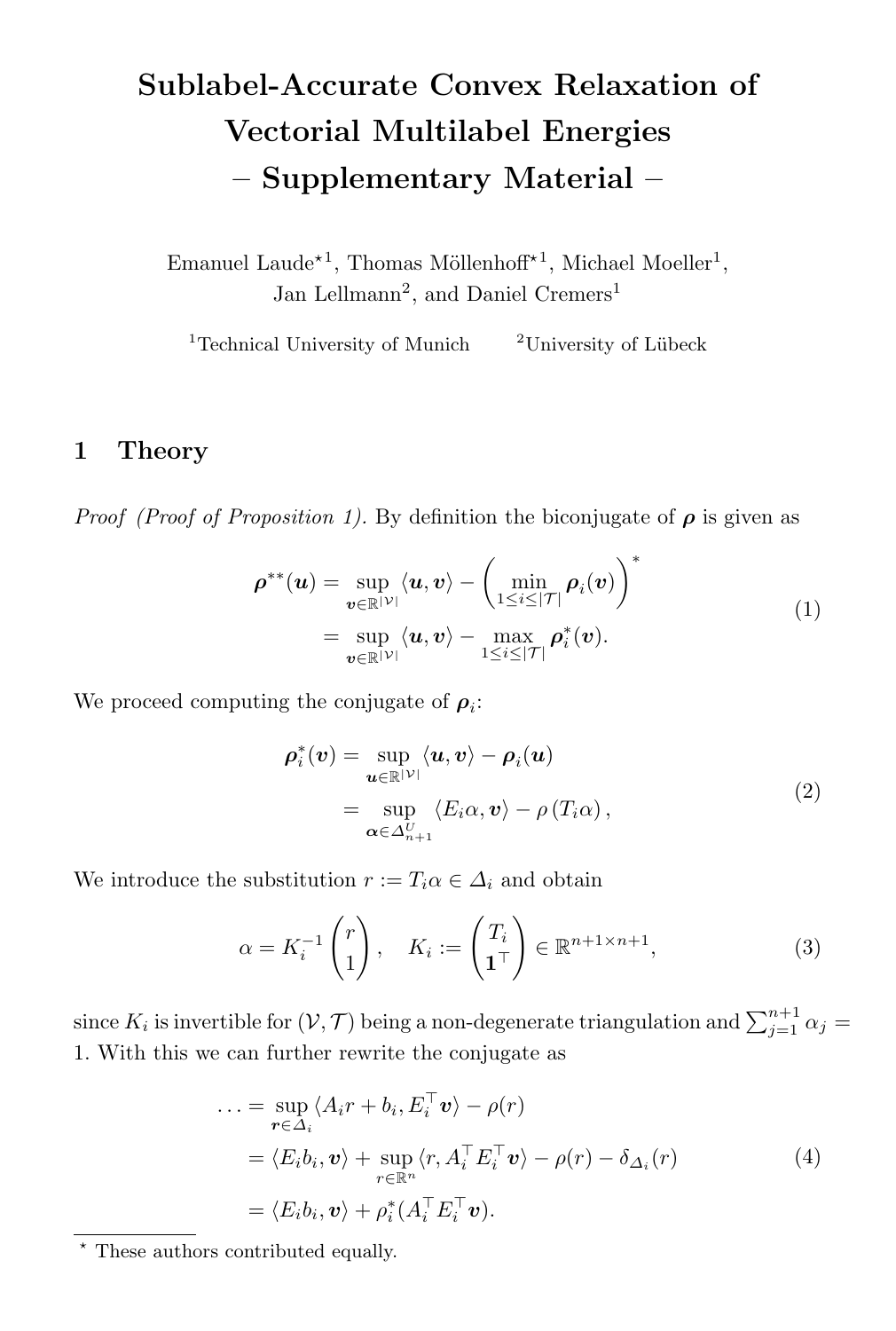*Proof (Proof of Proposition 2)*. Define  $\Psi_{i,j}$  as

$$
\boldsymbol{\varPsi}_{i,j}(\boldsymbol{p}) := \begin{cases} \|\boldsymbol{T}_i \boldsymbol{\alpha} - \boldsymbol{T}_j \boldsymbol{\beta}\| \cdot \|\nu\| & \text{if } \boldsymbol{p} = (E_i \boldsymbol{\alpha} - E_j \boldsymbol{\beta}) \nu^{\top}, \ \boldsymbol{\alpha}, \boldsymbol{\beta} \in \Delta_{n+1}^U, \ \nu \in \mathbb{R}^d, \\ \infty & \text{otherwise.} \end{cases} \tag{5}
$$

Then,  $\Psi$  can be rewritten as a pointwise minimum over the individual  $\Psi_{i,j}$ 

$$
\boldsymbol{\varPsi}(\boldsymbol{p}) = \min_{1 \leq i,j \leq |\mathcal{T}|} \boldsymbol{\varPsi}_{i,j}(\boldsymbol{p}). \tag{6}
$$

We begin computing the conjugate of  $\mathbf{\Psi}_{i,j}$ 

$$
\Psi_{i,j}^*(q) = \sup_{p \in \mathbb{R}^{d \times |\mathcal{V}|}} \langle p, q \rangle - \Psi_{i,j}(p)
$$
  
\n
$$
= \sup_{\alpha, \beta \in \Delta_{n+1}^U} \sup_{\nu \in \mathbb{R}^d} \langle Q_i \alpha - Q_j \beta, \nu \rangle - ||T_i \alpha - T_j \beta|| \cdot ||\nu||
$$
  
\n
$$
= \sup_{\alpha, \beta \in \Delta_{n+1}^U} (||T_i \alpha - T_j \beta|| \cdot || \cdot ||)^* (Q_i \alpha - Q_j \beta)
$$
  
\n
$$
= \delta_{\mathcal{K}_{i,j}}(q), \tag{7}
$$

with the set  $K_{i,j}$  being defined as

$$
\mathcal{K}_{i,j} := \left\{ \boldsymbol{q} \in \mathbb{R}^{d \times |\mathcal{V}|} \mid \|\boldsymbol{Q}_i \boldsymbol{\alpha} - \boldsymbol{Q}_j \boldsymbol{\beta}\| \le \|\boldsymbol{T}_i \boldsymbol{\alpha} - \boldsymbol{T}_j \boldsymbol{\beta}\|, \ \boldsymbol{\alpha}, \boldsymbol{\beta} \in \Delta_{n+1}^U \right\}.
$$
 (8)

Since the maximum over indicator functions of sets is equal to the indicator function of the intersection of the sets we obtain for  $\boldsymbol{\varPsi}^*$ 

$$
\Psi^*(q) = \max_{1 \le i,j \le |\mathcal{T}|} \Psi^*_{i,j}(q)
$$
  
=  $\delta_{\mathcal{K}}(q).$  (9)

Proof (Proof of Proposition 3). Let  $q \in \mathbb{R}^{d \times |\mathcal{V}|}$  s.t.  $||Q_i \alpha - Q_j \beta|| \le ||T_i \alpha - T_j \beta||$ for all  $\alpha, \beta \in \Delta_{n+1}^U$  and  $1 \le i, j \le |\mathcal{T}|$ . For any  $1 \le i \le |\mathcal{T}|$  define

$$
f_i: \mathbb{R}^n \to \mathbb{R}^n,
$$
  
\n
$$
(\alpha_1, ..., \alpha_n) \mapsto \sum_{l=1}^n \alpha_l t^{i_l} + (1 - \sum_{l=1}^n \alpha_l) t^{i_{n+1}} = T_i \alpha,
$$
\n
$$
(10)
$$

and analogously

$$
g_i: \mathbb{R}^n \to \mathbb{R}^{|\mathcal{V}|}
$$
  
\n
$$
(\alpha_1, ..., \alpha_n) \mapsto \sum_{l=1}^n \alpha_l \mathbf{q}^{i_l} + (1 - \sum_{l=1}^n \alpha_l) \mathbf{q}^{i_{n+1}} = Q_i \alpha.
$$
\n
$$
(11)
$$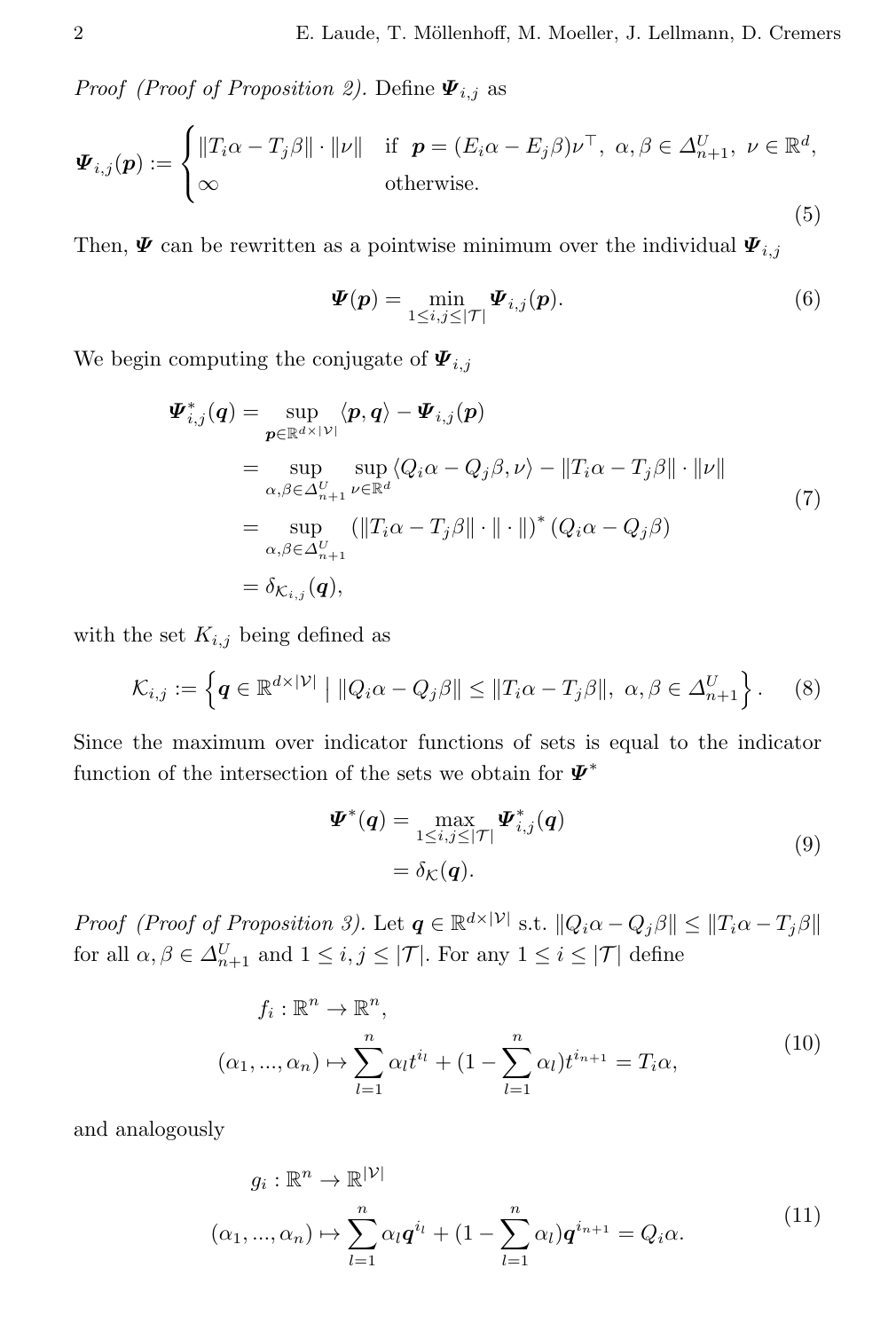

Fig. 1: Figure illustrating the second direction of the proof of Proposition 4. The gray dots and lines visualize the triangulation  $(V, \mathcal{T})$ . The line segment between  $T_i\alpha$  and  $T_j\beta$  is composed of shorter line segments which are fully contained in one of the triangles. On each of the triangles the inequality (15) holds, which allows to conclude that it holds for the whole line segment.

Let us choose an  $\alpha \in \mathbb{R}^n$  such that  $\alpha_i > 0$ ,  $\sum_l \alpha_l < 1$ . Then  $||Q_i \alpha - Q_j \beta|| \le$  $||T_i\alpha - T_j\beta||$  for all  $\alpha, \beta \in \Delta_{n+1}^U$  and  $1 \le i, j \le |\mathcal{T}|$  implies that

$$
||g_i(\alpha) - g_i(\alpha - h)|| \le ||f_i(\alpha) - f_i(\alpha - h)||,
$$
\n(12)

holds for all vectors  $h$  with sufficiently small entries. Inserting the definitions of  $g_i$  and  $f_i$  we find that

$$
||Q_i Dh|| \le ||T_i Dh|| \tag{13}
$$

holds for all h with sufficiently small entries. For a non-degenerate triangle,  $T_iD$ is invertible and a simple substitution yields that

$$
||Q_i D(T_i D)^{-1} \tilde{h}||_2 \le ||\tilde{h}||,\t(14)
$$

holds for all  $\tilde{h}$  with sufficiently small entries. This means that the operator norm of  $D_q^i$  induced by the  $\ell^2$  norm, i.e. the  $S^{\infty}$  norm, is bounded by one.

Let us now show the other direction. For  $q \in \mathbb{R}^{d \times |\mathcal{V}|}$  s.t.  $||D_q^i||_{S^{\infty}} \leq 1, 1 \leq$  $i \leq |\mathcal{T}|$ , note that inverting the above computation immediately yields that

$$
||Q_k \alpha - Q_k \beta|| \le ||T_k \alpha - T_k \beta|| \tag{15}
$$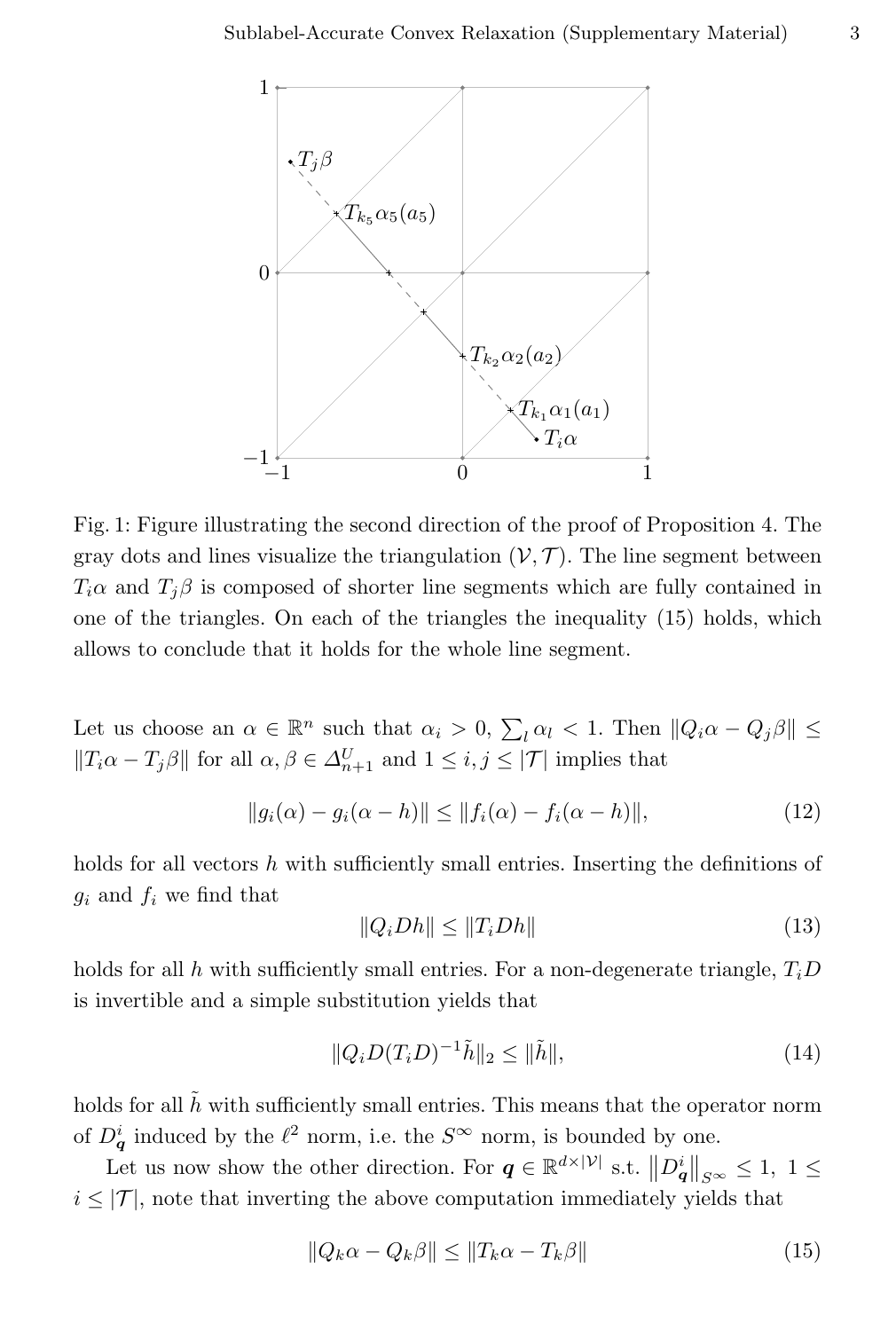holds for all  $1 \leq k \leq |\mathcal{T}|$ ,  $\alpha, \beta \in \Delta_{n+1}^U$ . Our goal is to show that having this inequality on each simplex is sufficient to extend it to arbitrary pairs of simplices. The overall idea of this part of the proof is illustrated in Fig. 1.

Let  $1 \le i, j \le |\mathcal{T}|$  and  $\alpha, \beta \in \mathbb{R}^n$  with  $\alpha_l, \beta_l \ge 0, \sum_l \alpha_l \le \sum_l \beta_l \le 1$  be given. Consider the line segment

$$
c(\gamma) : [0, 1] \to \mathbb{R}^d
$$
  

$$
\gamma \mapsto \gamma T_j \beta + (1 - \gamma) T_i \alpha.
$$
 (16)

Since the triangulated domain is convex, there exist  $0 = a_0 < a_1 < \ldots < a_r = 1$ and functions  $\alpha_l(\gamma)$  such that for  $\gamma \in [a_l, a_{l+1}], 0 \leq l \leq r-1$  one can write  $c(\gamma) = \gamma T_i \beta + (1 - \gamma) T_i \alpha = T_{ki} \alpha_l(\gamma)$  for some  $1 \leq k_l \leq T$ . The continuity of  $c(\gamma)$  implies that  $T_{k_1} \alpha_l(a_{l+1}) = T_{k_{l+1}} \alpha_{l+1}(a_{l+1}),$  i.e. these points correspond to both simplices,  $k_l$  and  $k_{l+1}$ . Note that this also means that  $Q_{k_l} \alpha_l(a_{l+1}) =$  $Q_{k_{l+1}}\alpha_{l+1}(a_{l+1})$ . The intuition of this construction is that the  $c(a_{l+1})$  are located on the boundaries of adjacent simplices on the line segment. We find

$$
||T_i\alpha - T_j\beta|| = \sum_{l=0}^{r-1} (a_{l+1} - a_l) ||T_i\alpha - T_j\beta||
$$
  
\n
$$
= \sum_{l=0}^{r-1} ||(a_{l+1} - a_l)(T_i\alpha - T_j\beta)||
$$
  
\n
$$
= \sum_{l=0}^{r-1} ||a_{l+1}T_i\alpha - a_lT_i\alpha - a_{l+1}T_j\beta + a_lT_j\beta||
$$
  
\n
$$
= \sum_{l=0}^{r-1} ||a_lT_j\beta + (1 - a_l)T_i\alpha - (a_{l+1}T_j\beta + (1 - a_{l+1})T_i\alpha)||
$$
  
\n
$$
= \sum_{l=0}^{r-1} ||T_{k_l}\alpha_l(a_l) - T_{k_l}\alpha_l(a_{l+1})||
$$
  
\n
$$
\geq \sum_{l=0}^{r-1} ||Q_{k_l}\alpha_l(a_l) - Q_{k_l}\alpha_l(a_{l+1})||
$$
  
\n
$$
\geq \left\| \sum_{l=0}^{r-1} (Q_{k_l}\alpha_l(a_l) - Q_{k_l}\alpha_l(a_{l+1})) \right\|
$$
  
\n
$$
= \left\| \sum_{l=0}^{r-1} (Q_{k_l}\alpha_l(a_l) - Q_{k_l}\alpha_l(a_{l+1})) \right\|
$$
  
\n
$$
= \left\| Q_{k_0}\alpha_0(a_0) - Q_{k_r}\alpha_r(a_r) \right\|
$$
  
\n
$$
= ||Q_{k_0}\alpha_0(a_0) - Q_{k_r}\alpha_r(a_r)||
$$

which yields the assertion.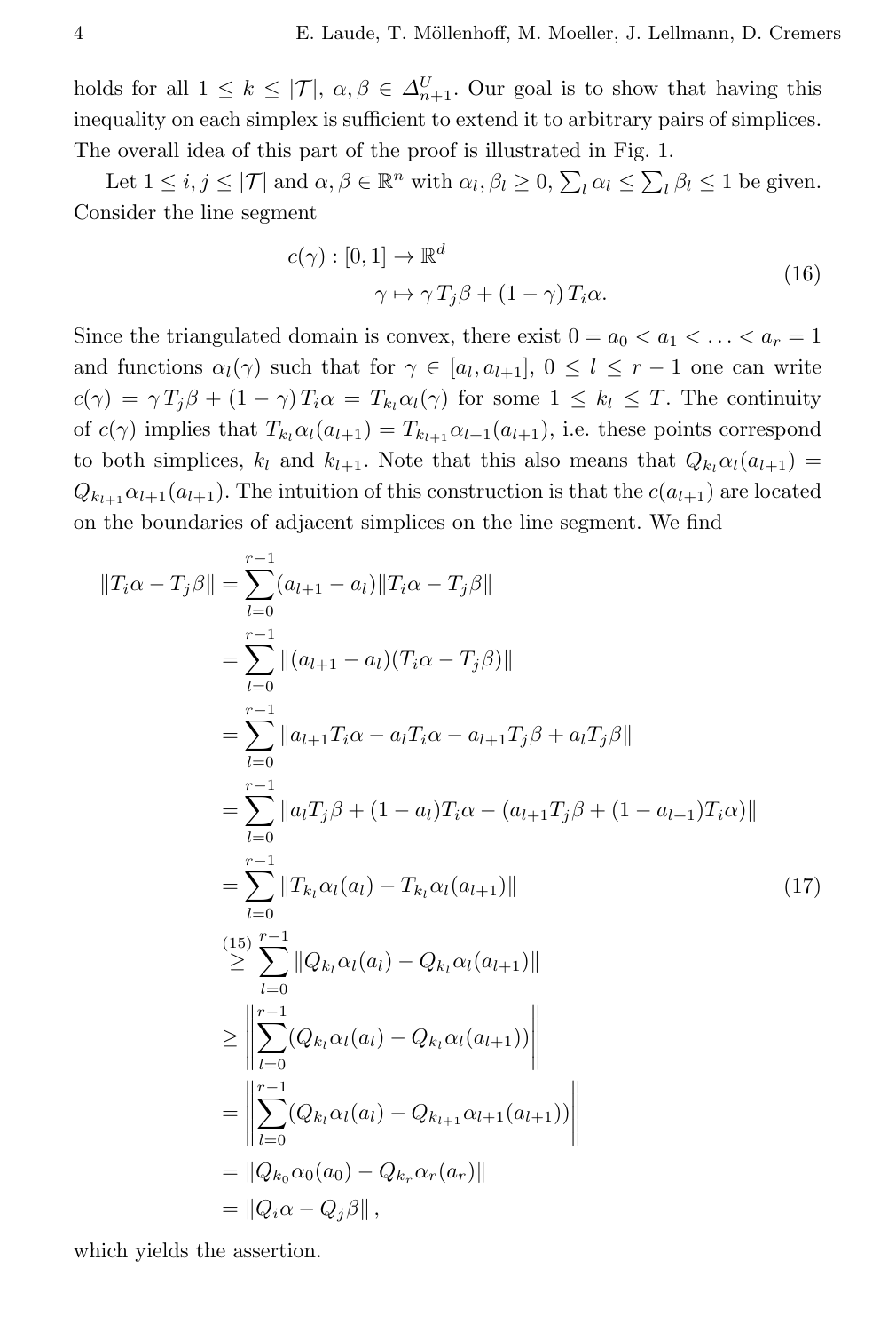*Proof (Proof of Proposition 4)*. Let  $\Delta = \text{conv}\{t^1, \ldots, t^{n+1}\}$  be given by affinely independent vertices  $t^i \in \mathbb{R}^n$ . We show that our lifting approach applied to the label space  $\Delta$  solves the convexified unlifted problem, where the dataterm was replaced by its convex hull on  $\Delta$ . Let the matrices  $T \in \mathbb{R}^{n \times (n+1)}$  and  $D \in \mathbb{R}^{(n+1)\times n}$  be defined through

$$
T = (t^1, \dots, t^{n+1}), \ D = \begin{pmatrix} 1 & & \\ & \ddots & \\ & & 1 \\ -1 & \dots & -1 \end{pmatrix}, \ TD = (t^1 - t^{n+1}, \dots, t^n - t^{n+1}),
$$
\n(18)

The transformation  $x \mapsto t^{n+1} + TDx$  maps  $\Delta_e = \text{conv}\{0, e^1, \dots, e^n\} \subset \mathbb{R}^n$  to  $\Delta$ . Now consider the following lifted function  $u: \Omega \to \mathbb{R}^{n+1}$  parametrized through  $\tilde{u}: \Omega \to \Delta_e$ :

$$
\boldsymbol{u}(x) = \left(\tilde{u}_1(x), \dots, \tilde{u}_n(x), 1 - \sum_{j=1}^n \tilde{u}_j(x)\right). \tag{19}
$$

Consider a fixed  $x \in \Omega$ . Plugging this lifted representation into the biconjugate of the lifted dataterm  $\rho$  yields:

$$
\rho^{**}(\mathbf{u}) = \sup_{v \in \mathbb{R}^{n+1}} \langle \mathbf{u}, \mathbf{v} \rangle - \sup_{\alpha \in \Delta_{n+1}^U} \langle \alpha, \mathbf{v} \rangle - \rho(T\alpha)
$$
  
\n
$$
= \sup_{v \in \mathbb{R}^{n+1}} \left\langle \left( \tilde{u}_1(x), \dots, \tilde{u}_n(x), 1 - \sum_{j=1}^n \tilde{u}_j(x) \right), \mathbf{v} \right\rangle -
$$
  
\n
$$
\sup_{\alpha \in \Delta_{n+1}^U} \langle \alpha, \mathbf{v} \rangle - \rho(T\alpha)
$$
  
\n
$$
= \sup_{v \in \mathbb{R}^{n+1}} \langle \tilde{u}, D^\top \mathbf{v} \rangle + \mathbf{v}_{n+1} -
$$
  
\n
$$
\sup_{\alpha \in \Delta_{n+1}^U} \left\langle \left( \alpha_1, \dots, \alpha_n, 1 - \sum_{j=1}^n \alpha_j \right), \mathbf{v} \right\rangle -
$$
  
\n
$$
\rho \left( \sum_{j=1}^n \alpha_j t^j + \left( 1 - \sum_{j=1}^n \alpha_j \right) t^{n+1} \right)
$$
  
\n
$$
= \sup_{v \in \mathbb{R}^{n+1}} \langle \tilde{u}, D^\top \mathbf{v} \rangle + \mathbf{v}_{n+1} - \sup_{\alpha \in \Delta_{n+1}^U} \mathbf{v}_{n+1} + \langle \alpha, D^\top \mathbf{v} \rangle - \rho(t^{n+1} + TD\alpha)
$$
  
\n(20)

Since  $D^{\top}$  is surjective, we can apply the substitution  $\tilde{v} = D^{\top}v$ :

$$
\dots = \sup_{\tilde{v} \in \mathbb{R}^n} \langle \tilde{u}, \tilde{v} \rangle - \sup_{\alpha \in \Delta_{n+1}^U} \langle \alpha, \tilde{v} \rangle - \rho(t^{n+1} + TD\alpha)
$$
  
= 
$$
\sup_{\tilde{v} \in \mathbb{R}^n} \langle \tilde{u}, \tilde{v} \rangle - \sup_{w \in \Delta} \langle (TD)^{-1}(w - t^{n+1}), \tilde{v} \rangle - \rho(w).
$$
 (21)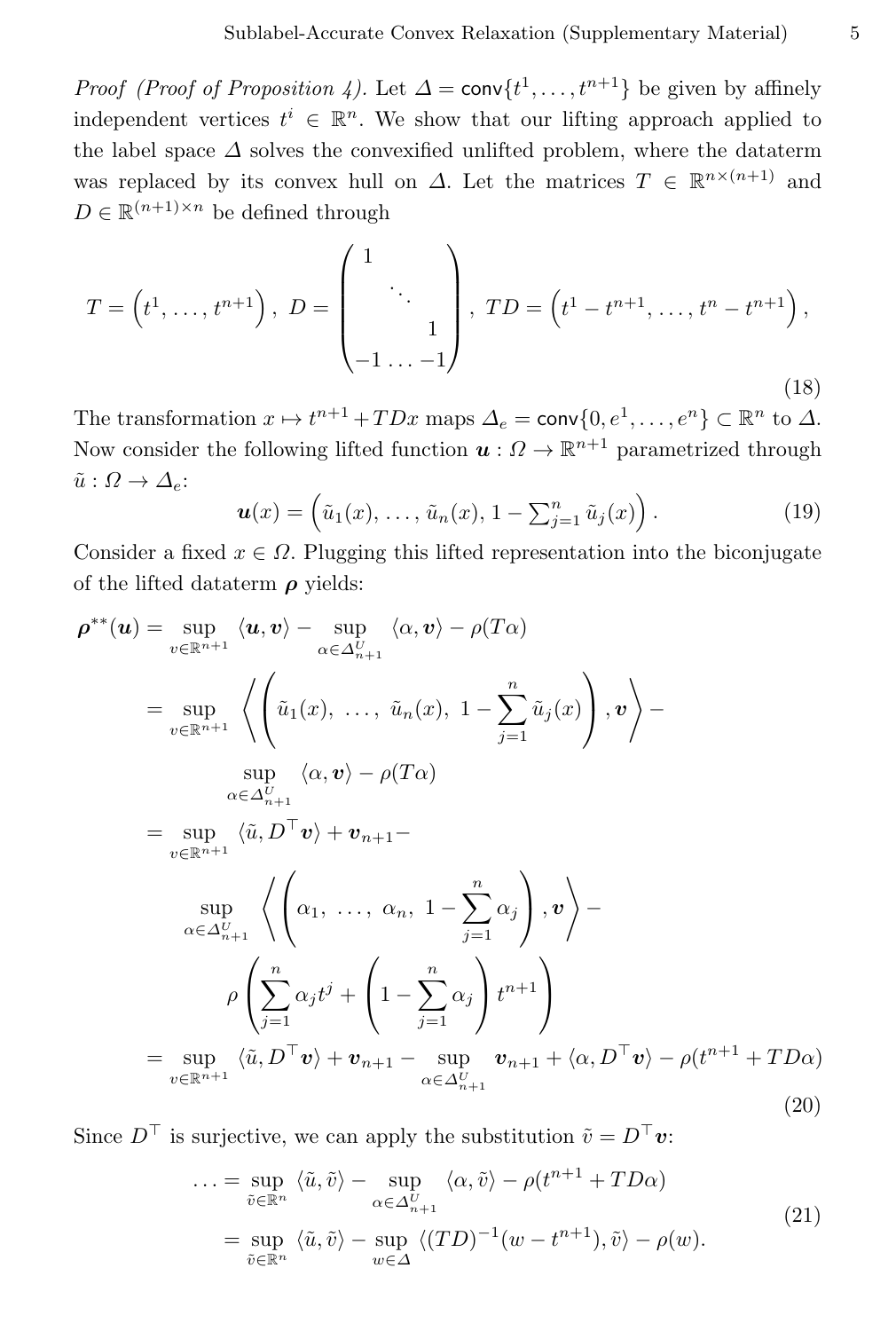In the last step the substitution  $w = t^{n+1} + TD\alpha \Leftrightarrow \alpha = (TD)^{-1}(w - t^{n+1})$  was performed. This can be further simplified to

$$
\begin{split} \dots &= \sup_{\tilde{v} \in \mathbb{R}^n} \langle \tilde{u}, \tilde{v} \rangle + \langle (TD)^{-1} t^{n+1}, \tilde{v} \rangle - (\rho + \delta_\Delta)^* ((TD)^{-T} \tilde{v}) \\ &= \sup_{\tilde{v} \in \mathbb{R}^n} \langle \tilde{u} + (TD)^{-1} t^{n+1}, \tilde{v} \rangle - (\rho + \delta_\Delta)^* ((TD)^{-T} \tilde{v}) \\ &= \sup_{\tilde{v} \in \mathbb{R}^n} \langle TD\tilde{u} + t^{n+1}, (TD)^{-T} \tilde{v} \rangle - (\rho + \delta_\Delta)^* ((TD)^{-T} \tilde{v}). \end{split} \tag{22}
$$

Since TD is invertible we can perform another substitution  $v' = (TD)^{-T} \tilde{v}$ .

$$
\dots = \sup_{v' \in \mathbb{R}^n} \langle TD\tilde{u} + t^{n+1}, v' \rangle - (\rho + \delta_{\Delta})^*(v')
$$
  
=  $(\rho + \delta_{\Delta})^{**}(t^{n+1} + TD\tilde{u}).$  (23)

The lifted regularizer is given as:

$$
\boldsymbol{R}(\boldsymbol{u}) = \sup_{\boldsymbol{q}: \Omega \to \mathbb{R}^{d \times n+1}} \int_{\Omega} \langle \boldsymbol{u}, \text{Div}\,\boldsymbol{q} \rangle - \varPsi^*(\boldsymbol{q}) \, \mathrm{d}x \tag{24}
$$

Using the parametrization by  $\tilde{u}$ , this can be equivalently written as

$$
\sup_{\mathbf{q}(x)\in\mathcal{K}} \int_{\Omega} \sum_{j=1}^{n} \tilde{u}_j \operatorname{Div}(\mathbf{q}_j - \mathbf{q}_{n+1}) + \operatorname{Div} \mathbf{q}_{n+1} \, \mathrm{d}x,\tag{25}
$$

where the set  $\mathcal{K} \subset \mathbb{R}^{d \times n+1}$  can be written as

$$
\mathcal{K} = \{ \mathbf{q} \in \mathbb{R}^{d \times n+1} \mid \Vert D^\top \mathbf{q}^\top (TD)^{-1} \Vert_{S^\infty} \le 1 \}. \tag{26}
$$

Note that since  $q_{n+1} \in C_c^{\infty}(\Omega, \mathbb{R}^d)$ , the last term Div  $q_{n+1}$  in (25) vanishes by partial integration. With the substituion  $\tilde{q}(x) = D^{\top} q(x)^{\top}$  we have

$$
\sup_{\tilde{q}\in\tilde{\mathcal{K}}} \int_{\Omega} \langle \tilde{u}, \text{Div }\tilde{q} \rangle \, \, \mathrm{d}x,\tag{27}
$$

with set  $\tilde{\mathcal{K}} \subset \mathbb{R}^{d \times n}$ :

$$
\tilde{\mathcal{K}} = \{ q \in \mathbb{R}^{d \times n} \mid \| q(TD)^{-1} \|_{S^{\infty}} \le 1 \}. \tag{28}
$$

Note that since  $q_i \in C_c^{\infty}(\Omega, \mathbb{R}^d)$ , the same holds for the linearly transformed  $\tilde{q}$ . With another substituion  $q'(x) = \tilde{q}(x)(TD)^{-1}$  we have

$$
\cdots = \sup_{q' \in K'} \int_{\Omega} \langle \tilde{u}, \text{Div } q' T D \rangle \, dx
$$
  
= 
$$
\sup_{q' \in K'} \int_{\Omega} \langle T D\tilde{u}, \text{Div } q' \rangle \, dx
$$
 (29)